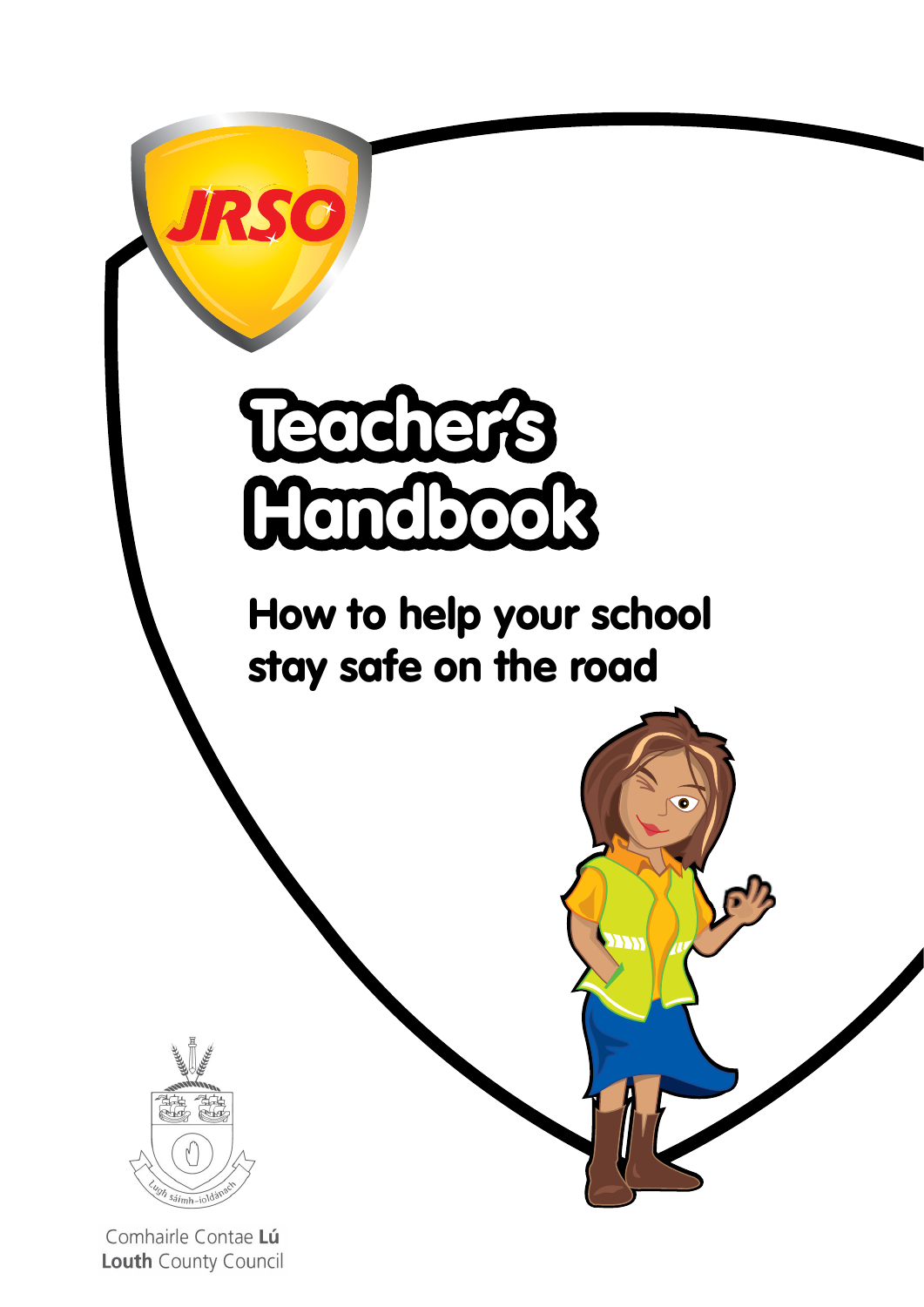

## Thank you for volunteering to be a school guide for the Junior Road Safety Officer (JRSO) scheme.

This initiative gives pupils the opportunity to lead on promoting road safety to their school communities – in a fun way, while getting serious messages across.

This handbook includes more information about the scheme and your role, tips on giving guidance to your JRSOs and details of where to get more help, if you need it.

By supporting your school's JRSOs, you're not only making a difference to road safety in your local community, you're also part of a project that gives pupils an active role in road safety education.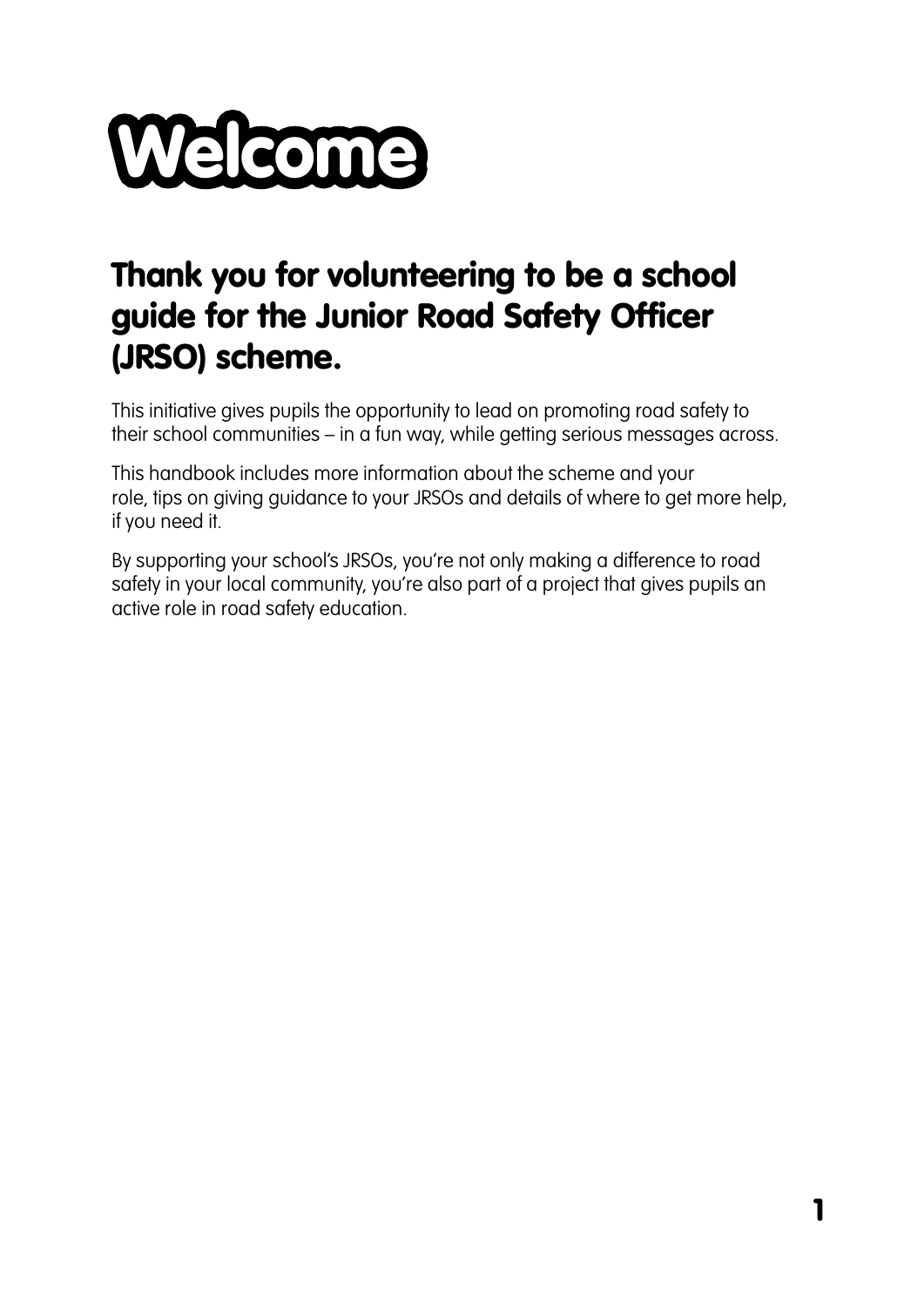# About the scheme

# The JRSO's role

Schools may choose JRSOs from Fifth Class and from Sixth Class. Their job is to spread road safety messages to your school community by giving talks, running competitions, putting up posters and using as many other fun ideas as they can come up with – using tips from the JRSO pack.

# Your role

**!** 

Your role is to recruit JRSOs and then supervise them through activities and offer support and guidance. You'll need to work through the JRSO pack with them, help develop ideas and give practical support and encouragement for tasks. To get the most out of your JRSOs, meet with them regularly, to set tasks or check they have set realistic deadlines for themselves.

# Recruiting your JRSOs

You can select from Fifth Class and from Sixth Class. You could ask pupils to complete application forms – an example is included at the back of this handbook for photocopying – and make a selection based on their answers. Some schools also conduct interviews.

Alternatively, you could run a road safety competition, or get students to nominate their representatives. Having an informal talk with candidates before deciding who will take on the role will check they understand the job and they really want to do it.



"The selection process is a great experience for pupils." JRSO School Guide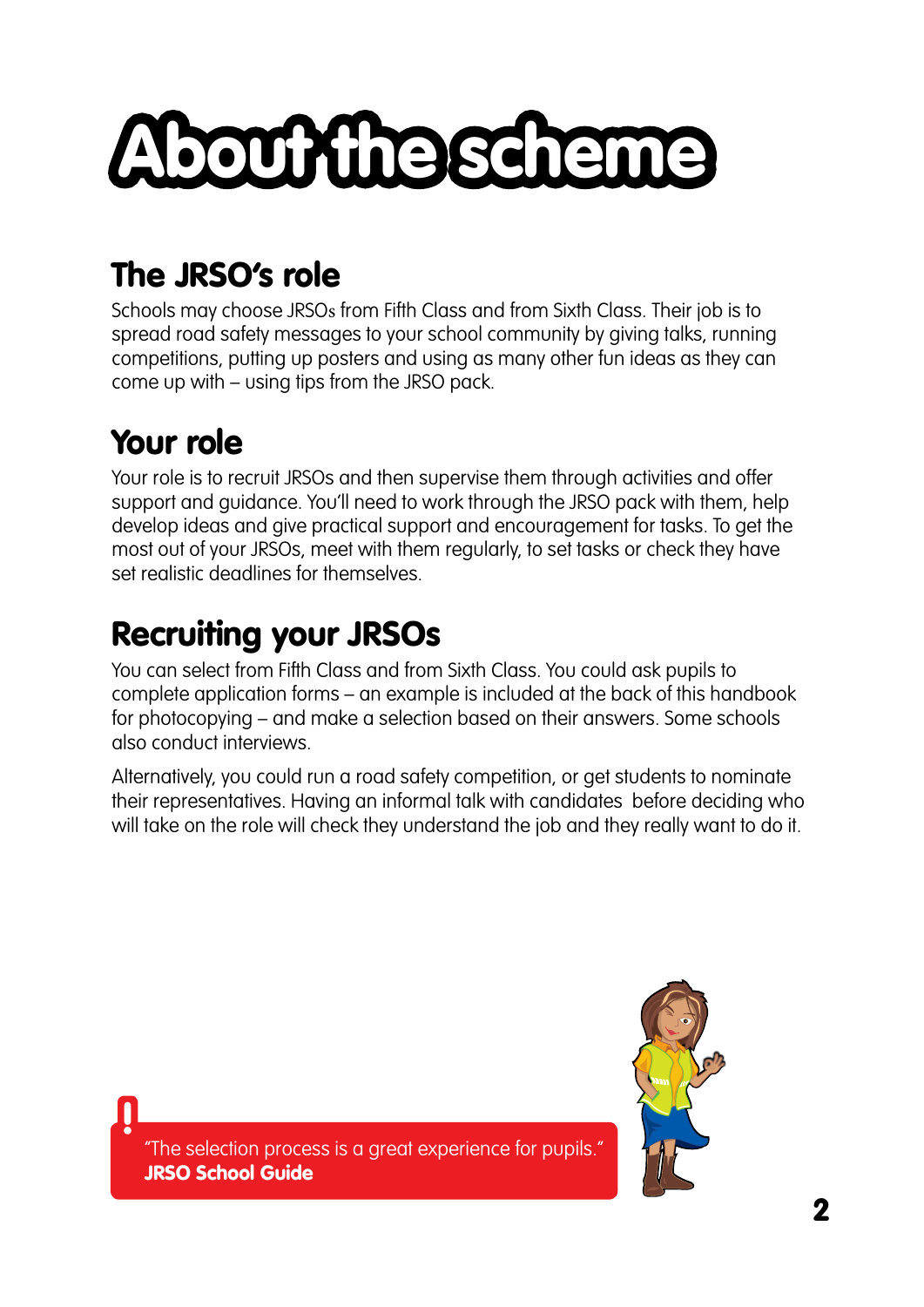

The JRSO pack is designed as an easy-to-use resource to help the JRSOs promote road safety around your school.

#### The JRSO pack is arranged into four sections:

**My job -** An introduction to being a JRSO, tips for getting the message across through assemblies, competitions, posters and other fun ideas. There's also a year planner with topic ideas for each month.

**Staying Street Safe –** Useful road safety advice which can be used as the basis for class talks and other activities.

Activities - Plenty of fun ideas for helping schoolmates learn about road safety, including a quiz, word searches and a crossword. These could just be used as activities, or as the basis for competitions.

Activity Solutions - Answers to the puzzles in the previous section.

While the ideas and activities in the pack provide a good starting point, the scheme is flexible so your JRSOs can do the tasks that best suit them and your school community. As you work through the pack with the JRSOs, encourage them to use their creativity and enthusiasm to develop their own ideas, and offer support to make them work for your school.

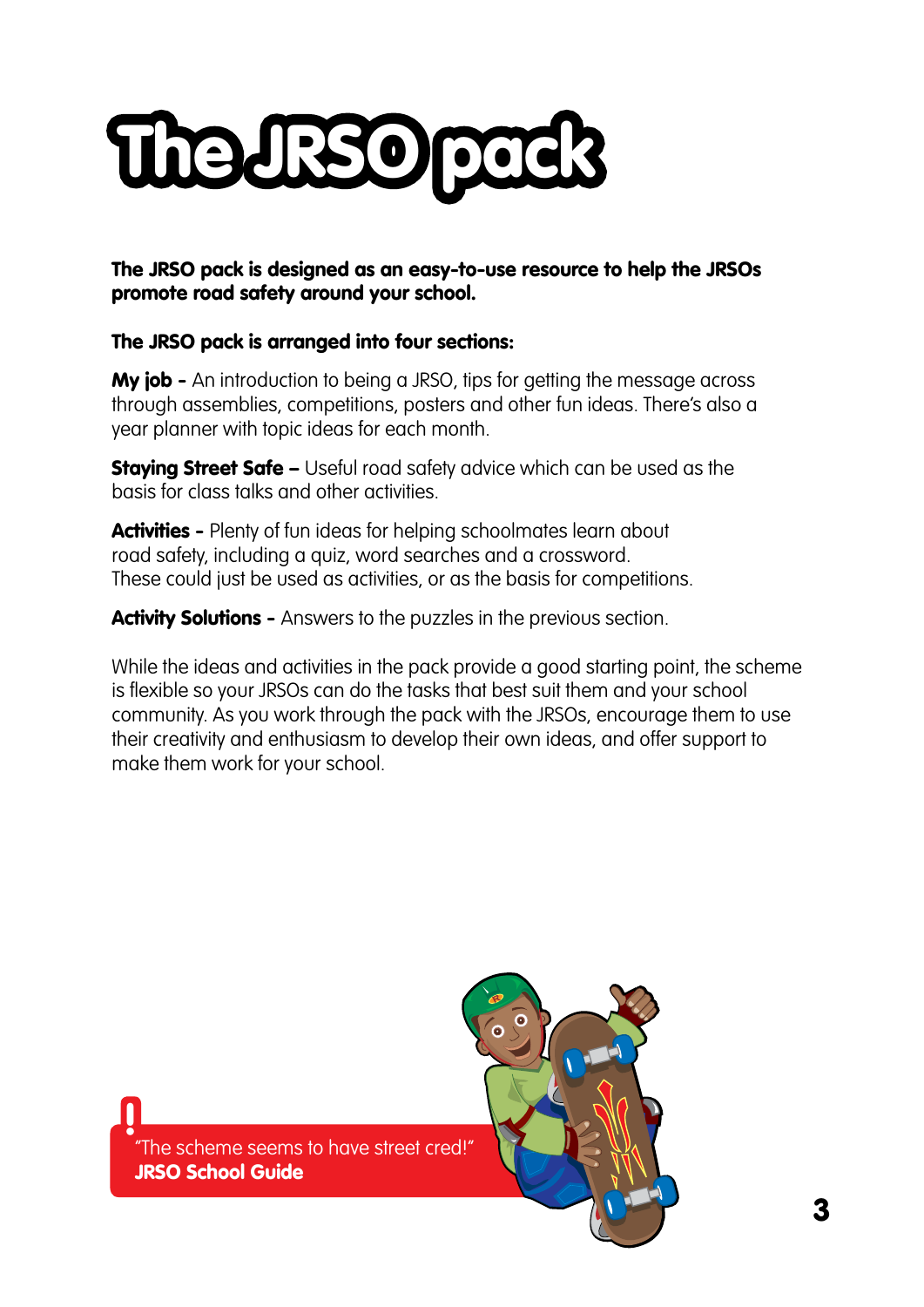

### Assembly or classroom talks

The pack encourages JRSOs to give talks in both school assemblies and the classroom – perhaps once a month.

Your JRSOs may want help choosing a topic. They can get ideas from the year planner or in the staying street safe section.

Encourage them to be creative. They could ask questions, get other students to help or make up songs and plays. Offer them a chance to practise with you first.

# Running competitions

Competitions are a great way to get people interested in road safety and they can involve the whole school, not just Fifth Class and Sixth Class.

Your JRSOs may need help picking a theme. They can use their year planner, road safety websites or, for extra impact, you could suggest tying it in with an assembly or class talk the JRSOs are giving. You may also need to help them choose a time and decide on a format.

The worksheets in the Activities section could be photocopied for use as competitions. There are a lot of ideas in the pack or your JRSOs could come up with brand new ones. Remember that the activities and suggestions provided are only a guide and the JRSOs' own ideas may be more relevant for your school.

To judge entries, JRSOs should enlist the help of you, the Principal or other appropriate judges. There is a winner's certificate for you to photocopy, or if they are keen, JRSOs can make their own.

You could also help out with finding prizes. Winners can be announced in assembly and winning entries posted around school.

**!** "Have fun and take it seriously!" JRSO School Guide

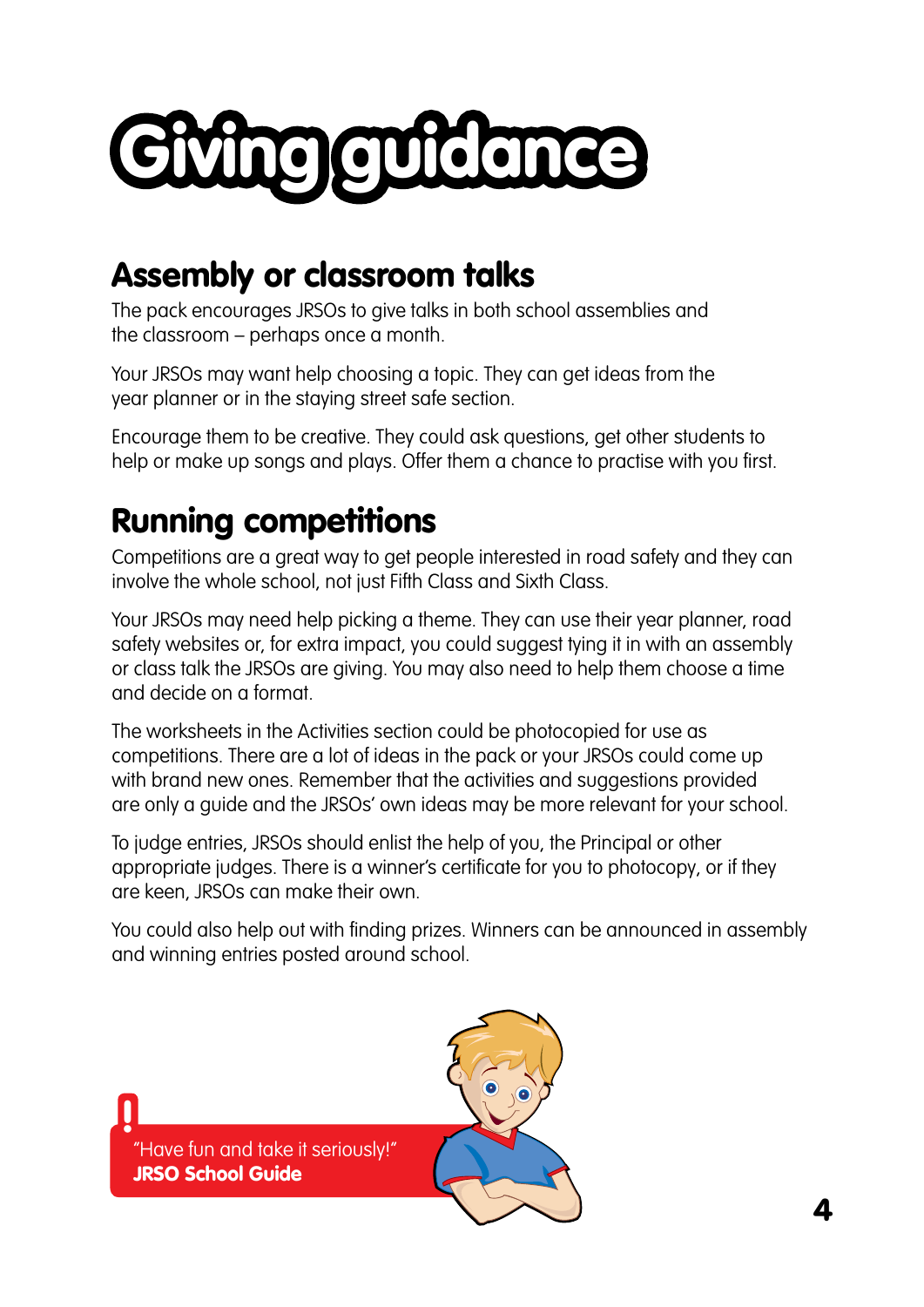## Putting up posters

Why not encourage JRSOs to put posters up around the school reminding everyone to stay safe?

**!** "It can take time to get things going so be patient" JRSO School Guide

The JRSO's can also make their own road safety posters and enter poster competitions including the RSA's 'Seatbelt Sheriff' and 'High Glo Silver' Art competitions. Remind them to make sure the posters are bright and clear with a simple message to attract attention.

## More fun ideas

The pack gives examples of other things JRSOs have been doing. You could help your JRSOs try some of these.

For example, if your JRSOs are planning an event at lunch time, you may need to advise them on the best way to advertise it and help them decide in the format and how to keep it fun. There is no end to the ways your JRSOs can promote road safety. So keep encouraging them to be creative and to find the best ways for your school.

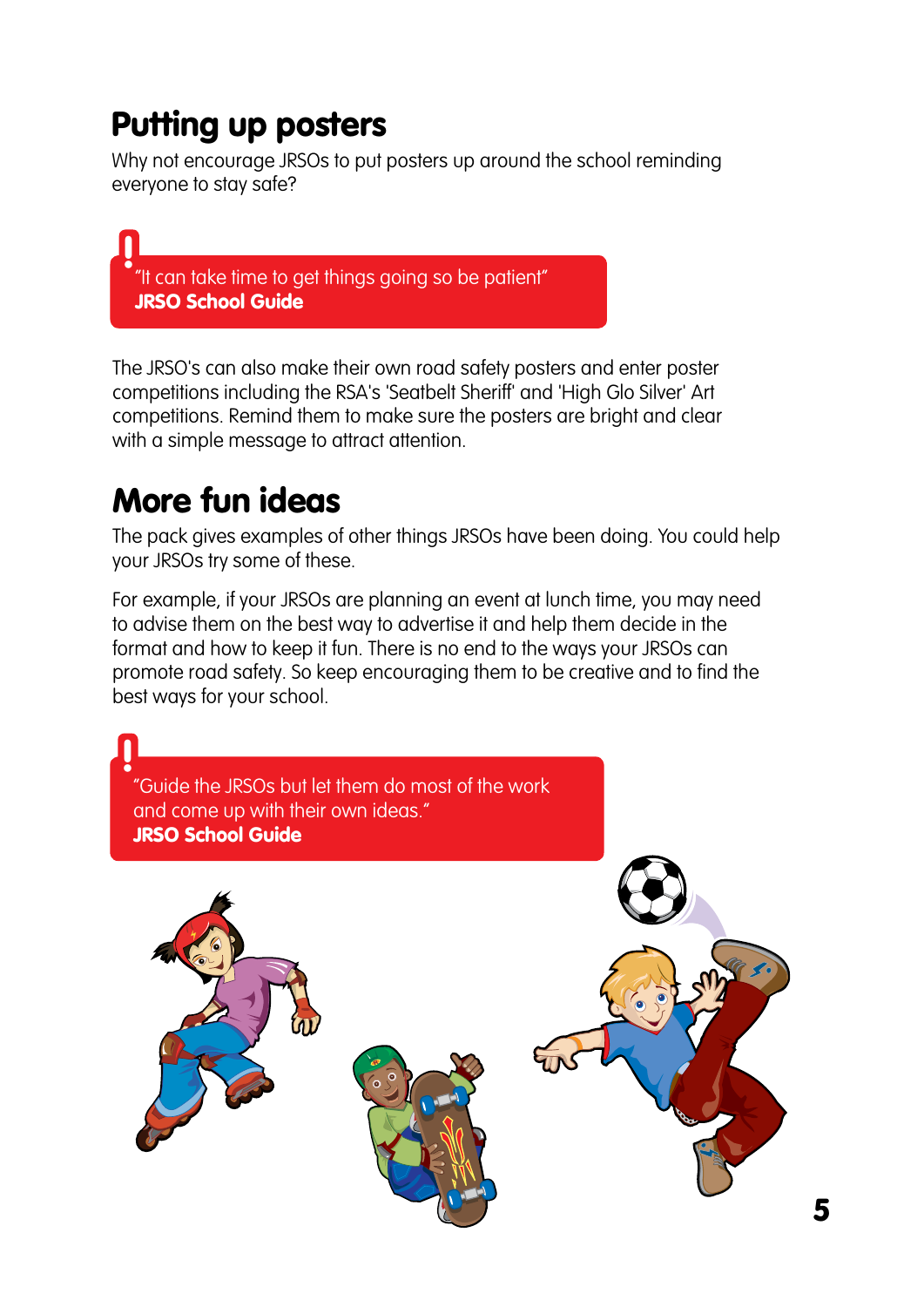

Your County Council's Road Safety Officer can provide advice and give assistance to you and your JRSO's throughout the scheme.

Contact the Co Louth Road Safety Officer on 1890 202 303 or email [roadsafetyofficer@louthcoco.ie.](mailto:roadsafetyofficer@monaghancoco.ie.)

You can also contact the Road Safety Authority's Road Safety Promotion Officers on 1890 506080 or email [education@rsa.ie](mailto:education@rsa.ie) for advice or to arrange a visit to your school.